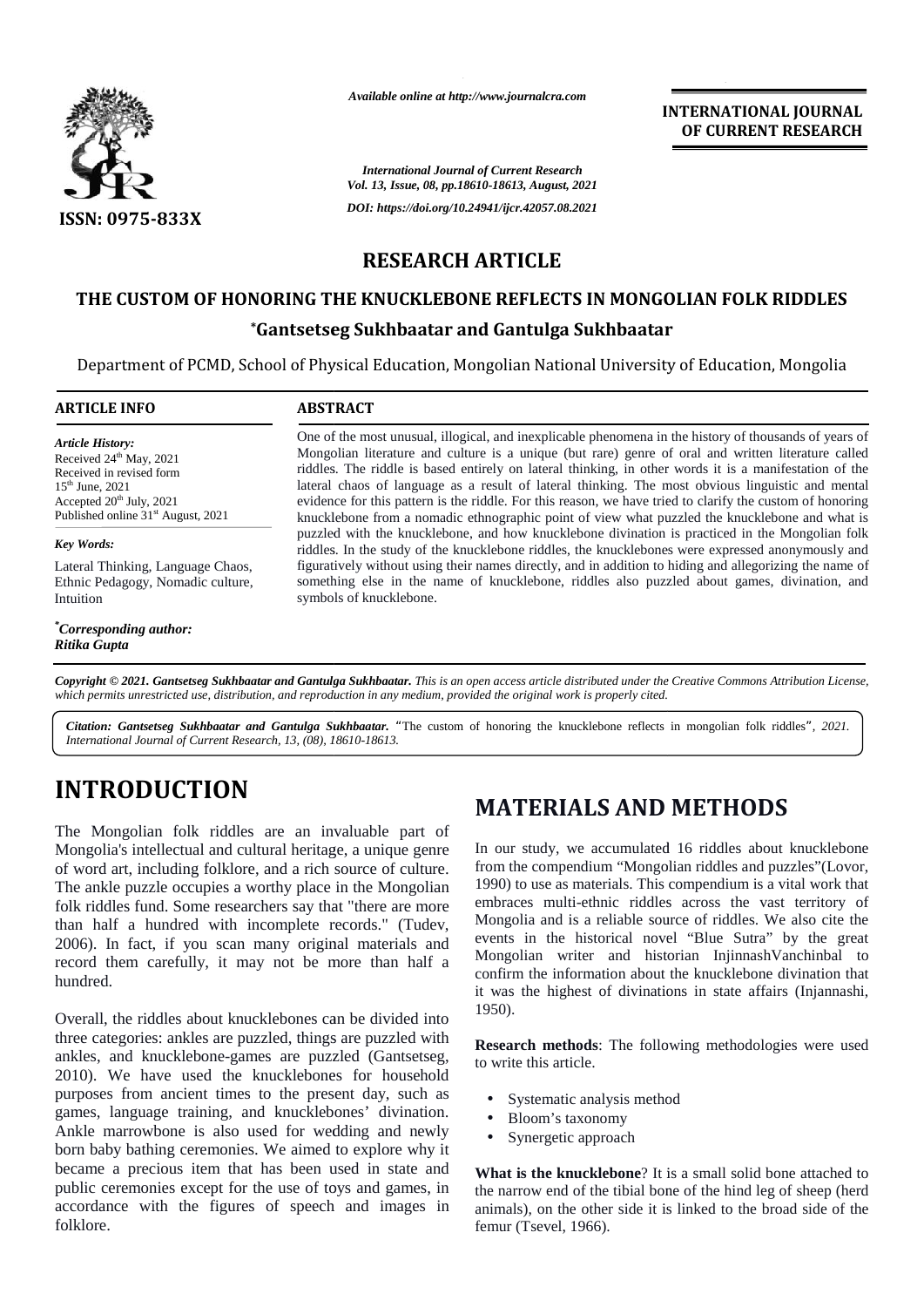

**Picture 1. Four-tough(knucklebone)**

**What puzzled the knucklebone**? Let's look at the following puzzles:

A camel that avoids luggage A horse that avoids lasso pole A skinny white goat A big white sheep(knucklebone (Lovor, 1990)

Having a zusag (ewe) which to be milked in summer Having a horse which is ridden for the whole summer Having a camel which is used for freight Having a serkh (wether goat) which is used for food (knucklebone, (Lovor, 1990)

In the ancient and medieval Mongolian language and dialects, the four sides of the knucklebone were not called "sheep, goats, horses, or camels" (more on this later). The Mongolians later named the four sides of the knucklebone after animals. Mongolians call the convex side of the knucklebone a sheep and concave side a goat, the vertical flat side of the knucklebone a horse, and the sinuous side a camel. In both riddles above, the knucklebone is hidden under the names of the four sides. This suggests that the nomadic way of life is connected with the culture, that is, with the animal husbandry, and that riddles arise from a way of life. In the second riddle, the general name "sheep" is riddled with 3-year-old female sheep called 'zusag'-ewe and "goat" riddled with the name of a castrated adult male goat 'serkh'-wether.

If it's got up, it'll be a brownish calf (camel) If it's turned over, it'll be an untamed colt If it's laid down, it'll be a cute lamb If it's turned over, it'll be a blue kid (baby goat)(Ankle, (Lovor, 1990)

The four sides of the knucklebone are called "sheep, goats, horses, and camels", but in this riddle addition to sides were concealed by the names of their babies "botgo-calf, daaga-colt, khurga-lamb, ishig-kid", the ethnic-pedagogical goal to teach children the four sides of the knucklebone and baby animals' names, etc. As you read this riddle, you will see a mother and father holding an ankle in their hands, showing it to their children, and trying to let children know if which side belongs to which animal.

Baby tan colt has. Three masculine traits (knucklebone, (Lovor, 1990). Here the knucklebone was riddled with 'colt'. In the ethnography of nomadic relations, the knucklebone and excellent horse are often closely connected. Mongols play knucklebone games such as horse racing.

There are still phrases among herders that knucklebone-like horse and horses are gathered like knucklebones. In fairy tales, the hero transforms his horse into a knucklebone and puts it in the breast pocket of his garment. In the above riddle, the word "three masculine" does not mean manly. There is a Mongolian folk riddle "What is the only masculine in the world?" and the answer is decoded as "horse" at the highest level of the symbolic mind. So the knucklebone has three characteristics of an excellent horse. The characteristic of the excellent horse of the epic hero is described as "it has features of running in a far distance without stumbling, it has three whorls on its chest..." and Mongolians generally consider horse hair whorl as foretold prosperity. Also, the horse sides of knucklebones have whorls directed to the clockwise /right/ and anti-clockwise /wrong/, the one which has a right whorl is called a male horse, and the wrong is called a mare /female horse/. In a nutshell, in equivalent view of knucklebone is riddled and allegorized with the names of horses, camels, sheep, goats, and their offspring in connection with animal husbandry in terms of the ethnography of nomadic relations (Tsemtselt, 1987).

#### **What else puzzled the knucklebone**?

The knucklebone is riddled with its wisdom and foreboding. Its single-inch body is perfect in beauty and wisdom It has six pearls of wisdom under counting by hand If it's united with its friends, it adjoins hundreds of dances We Mongols learned this game first(knucklebone, (Lovor, 1990)

In this riddle, the knucklebone is described as "the first game we have learned" in the riddles of "perfect in beauty and wisdom", "six pearls of wisdom are complete", and "adding a hundred dances". Shagai directly points out that from ancient times it was the "first" toy of nomadic Mongolian children. Mongolian children learn to hold, put, distribute, toss and throw knucklebones and play in a way that suited them year after year before they could cross the threshold and play with stones, build a house with stones, and depicting one's family with stones. Hence, there is no way but to be a "first learned game". The researcher noted there are approximately fifty knucklebone games under incomplete records (Tudev, 2006). In 2014, the Mongolian Knucklebone Games were inscribed on the UN Intangible Cultural Heritage List. For Mongolians, the knucklebone is not only a toy but also a divination tool. Mongolians have a tradition of tossing four ankles to see if they are lucky. It is said that they are four-tough to land on their four different sides when you let go of your desires on all four knucklebones. Such landings are called four-tough because they are so rare. When the four-tough comes down, it is a gift of good luck and success.

#### **Take a look at a riddle written by Kalachakra:**

It was born as music for Mongolia It has four convertible sides of four-headed animals The essence of divination in honorable state affairs The most amusing game for human beings (knucklebone)

"Born in Mongolia as Music" refers to the ethnographic information of the Mongols who used the knucklebone for a musical instrument. The separator which helps position two strings away from the soundbox of a horse fiddle is called 'maar'(bridge).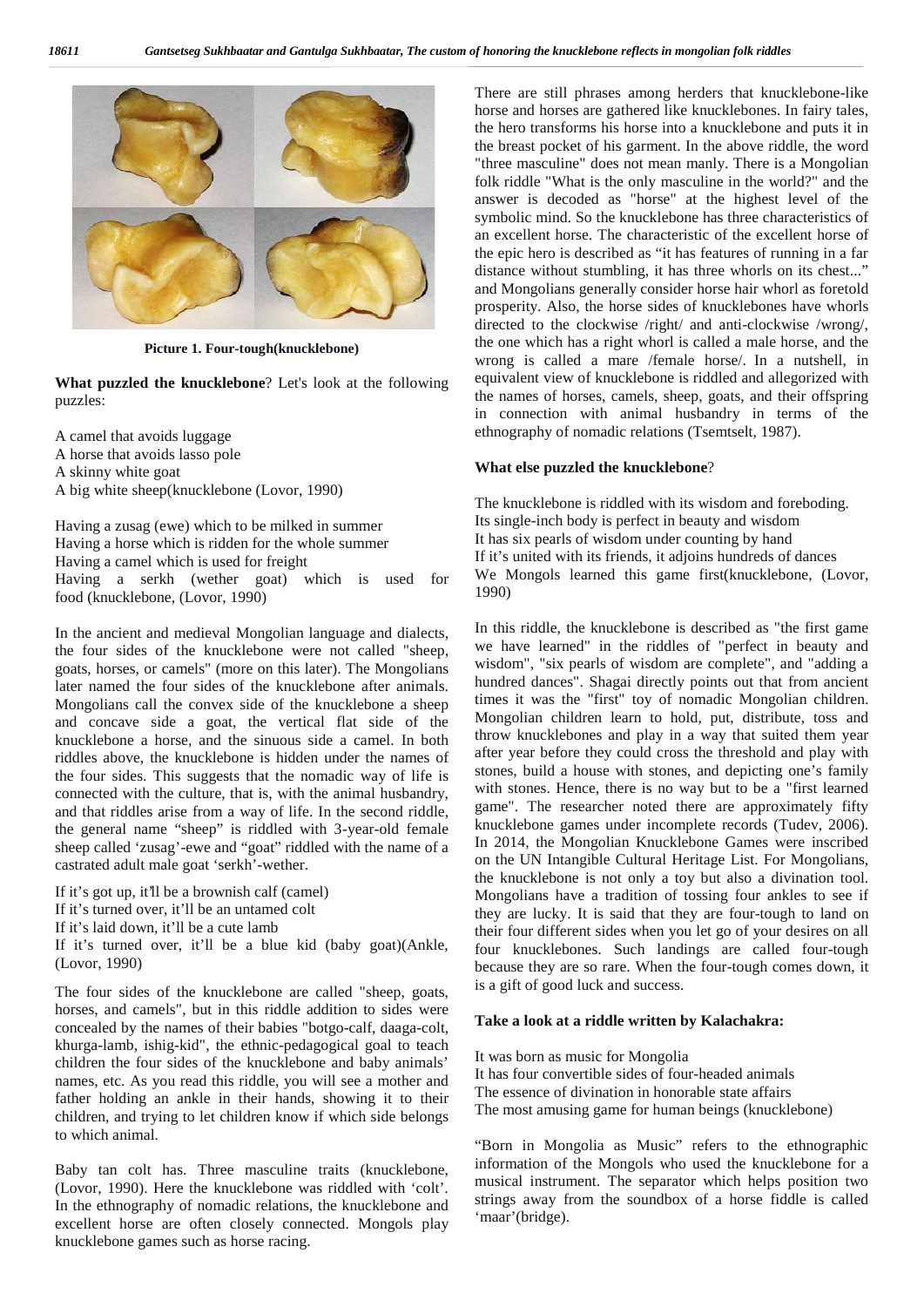The bridge can be made of bone and cannot be replaced by anything else (Enkhbayar, 2007)". So the knucklebone has been used as a bridge of horse-headed fiddle. This riddle, "The essence of divination in the affairs of an honorable state," is of great interest to us. It contains information that the knucklebone was used not only for games but also as an important tool, the essence of divination in the affairs of the state. This is the vanguard of knucklebone symbolism. As enigmatic phenomena are paraphrased by their distinctive features, it was proved that knucklebone divination was at the forefront of state affairs by evidence from a historical novel. In the historical novel "Blue Sutra" by the great Mongolian writer and historian VanchinbalInjannashi (Injannashi, 1950):

On the morning of the red tiger day, the red tiger month, the year of the white horse, just before the battle with Kereits, Genghis Khan practiced divination with a pair of knucklebones in order to know if he wins or lose this year's battle. "Genghis Khan also cut off two thighs of whole mutton, removed one of their knucklebones with his hands, hid it under the bottom of the golden cup for vodka, and said with a smile to Mukhulai:

My majestic General, be attentive to the position of the sheep knucklebone under this cup. Immediately, Mukhulai bit the other knucklebone of the mutton with his teeth and tossed the knucklebone with saying, "The King's lucky star is clear." – when the knucklebone faced upwards its side of alts (horse), Mukhulai bowed down to Genghis and said:'The knucklebone under the King's golden cup must be faced upwards its side of alts and when he took the golden cup and looked at the knucklebone below, it was faced upward alts, so everyone in the crowd, led by Chinggis, laughed in amazement. Mukhulai came up with another idea and bowed down. "Let us hold these two knucklebones together with the King's hand and toss them on this table from a height, and let us once again predict the victory of this year's battle. If the two knucklebones are faced upwards of tsekh, we can overcome, but we can't eliminate the Khereits. If the two knucklebones are faced upwards of bög, let it be a sign that they overcome us (Tsevel, 1966). If the knucklebones are faced upwards of tangai, let it be a sign that we are eliminated by the Khereits. If a couple of knucklebones are faced upwards of alts, let it be a sign that we will eliminate them. If both knucklebones are faced differently, let them not be considered as divination. Genghis agreed with it and said 'let it be'. Then he closed the knucklebones with both of his hands, shook them at the same time and he said "Heavenly Father knows", tossing the knucklebones on the table in front of the crowd.

Then a couple of knucklebones were faced upwards of alts. The crowd applauded in astonishment and everyone was delighted. The king tried three times in this way, and the same thing happened. MukhulaiNoyan was overjoyed, led the crowd, and bowed down, and presenting it with a high-pitched poignant voice:

It's a couple of knucklebone-divination It belongs to my Lord who is destined to be the King It's a virtuous knucklebone-divination It belongs to my Lord who is destined to be the Bogd

When tossing them three times They faced the same without false It must be the blessing of KhormustaTengri It must be the support of upper heavenand offered arkhi to his Lord. Genghis Khan was also delighted and took a red-ink pen from OyutSetsen (Oyut the Wise) and painted alts side of the knucklebones with his own hands and blessed: "May gold grow on the pattern of alts, may the golden plants be turned into red."At the beginning of the divination, he prayed to his heavenly father and whispered "Heavenly Father knows!", and at the end of the divination, he decoded the report that it must be the help of heaven as the secret knowledge that had been received from outside. Here, the four sides of the knucklebone are called "tsekh, bög, alts, and tangai." Now, in some places, the name "to flick bögtsekh" is still used instead of the knucklebone sides, but as the name of the game. Yet the alts and the tangai were forgotten. In ancient and medieval Mongolian language, the four sides of the knucklebone were named figuratively: "bög" has the same root as the words (hump, crook, be stooped etc.) so it's a convex side of knucklebone or today's sheep side. Since the "tsekh-use" has same root as words " (straight, direct etc.)", it's the straight or flat side of knucklebone or today's horse-side; The word "alts-" has the same root as the words a factor (crotch, spread legs etc), so it comes closer to the image of concave side or goat today. The root of the word "tangai" is obscure, but the name of the side which opposes the "horse-side" is definitely "camel".

What riddled with knucklebone?

The deer knucklebone was buried Sable hat was raised No one knows I'm here Only a shaggy bear knows (Lovor, 1990)/ white potato / At the beginning of a long river Red knucklebone was buried / heart / At the beginning of a narrow river Precious knucklebone was buried (Lovor, 1990) /brain/ Behind the distant mountain Wild goat's knucklebone was buried If you can guess it I will get off my gray horse and give it to you I will take off my sable coat and give it to you (Lovor, 1990) / heart /

Interestingly, "human brain, heart and white potato" were puzzled with knucklebone in the riddles. As the human mind that is invisible to the eye, intangible to the hand and the heart behind the diaphragm was puzzled, the noble and fragile precious values that would be hidden were equated to the knucklebone.

Two knucklebones with cast lead inside In the middle of the knucklebones filled with the skirt /sun and moon/

The bag is full of Red knucklebones (Lovor, 1990) /ember/

The two riddles, the celestial stars and the spark of fire, which are revered by the Mongols in the worship of the sky and fire, are likened to knucklebones. In this way, not only the obvious idols but also the hidden treasures are likened to the knucklebones.

Ten thousand red knucklebones in fire (Lovor, 1990) / fish spawn /

Golden knucklebone was buried

In the foothills of the Altai Khangai

Is it of buck or doe? (Lovor, 1990) / guess the sex of the child /